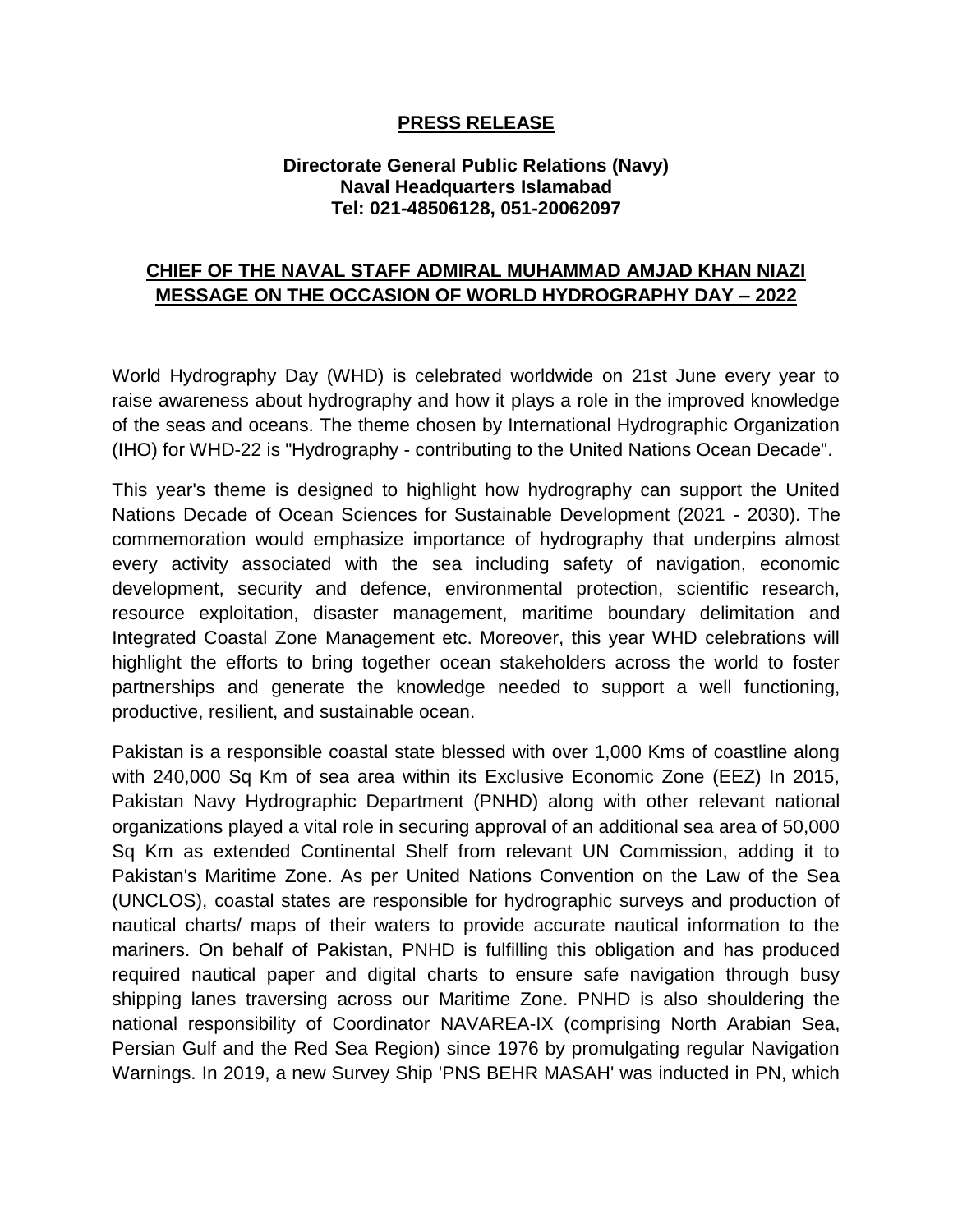has boosted national surveying capacity. Its services are also being utilized to support regional countries in addressing their specialized survey needs.

Pakistan Navy celebrates WHD every year to underscore the importance of hydrography towards its share in all marine and maritime related activities. On this day, Pakistan Navy reiterates its resolve to continue to ensure safety of navigation through our waters and contribute towards sustainable maritime economic activities. On this note, let us reaffirm our commitment to promote awareness on the importance of hydrography at the national level and support UN Ocean Decade initiative in its bid to reverse the cycle of decline in the ocean health.

Pakistan Navy Zindabad - Pakistan Paindabad.

**Director General Public Relations (Navy)**